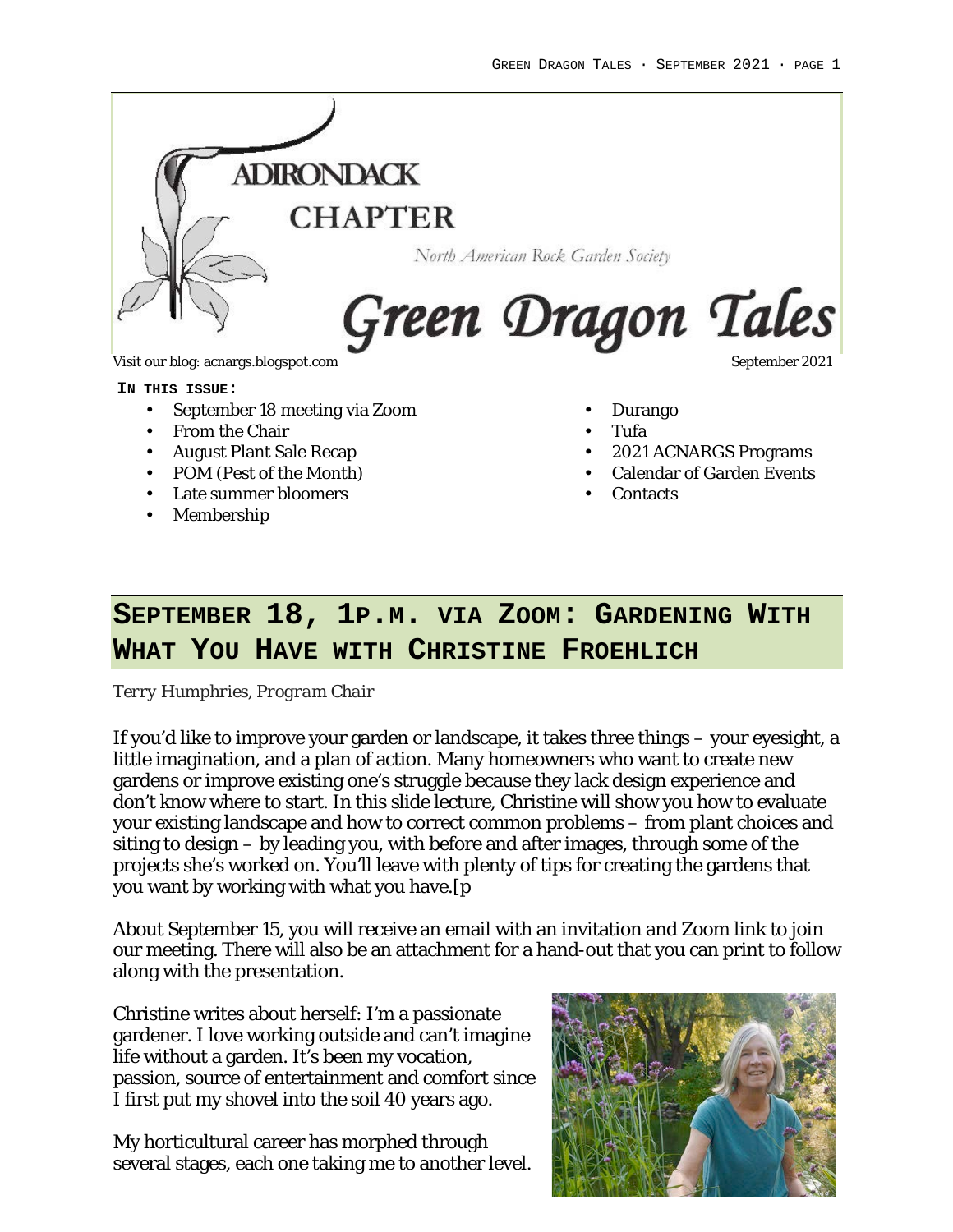After studying art in college, I got interested in plants when I began collecting houseplants. I quickly got hooked into the world of gardening, inside and out.

Most of my training has been hands on. I got my first gardening job in Maymont Park, a public garden in Richmond, Virginia and a few years later, landed a position as the head gardener on a private estate in Wilton, Connecticut. After years of honing my skills on the job and getting further training at the New York Botanic Garden, I established my own garden design and maintenance company, which I operated for 30 years in Fairfield County and Kent, CT. I maintained and redesigned a variety of small suburban lots, modest rural properties, and spacious country estates.

I saw the same hodgepodge of garden problems on a routine basis- struggling plants, inadequate or no apparent design, overcrowding, poor siting, improper pruning and general lack of maintenance. In short, lots of underused plants, missed opportunities and unhappy homeowners. The waste of resources drove me nuts, but as I worked with some of these homeowners I got excited about showing them how to use what they already had more advantageously. I got really passionate about the problem-solving aspect of gardening.

It wasn't until I moved to upstate New York with my husband in 2003, that I saw an opportunity to share more of my experiences through writing, teaching and consulting. I began freelancing for a variety of gardening magazines; Fine Gardening, American Gardener, Country Gardens, American Nurseryman, The Upstate Gardeners Journal and Rochester Magazine. Writing spurred me on to develop lectures and classes I offered locally at the Rochester Civic Garden Center, a nonprofit horticultural education center in Rochester, NY.

In 2007, I was hired as their executive director and worked for 10 years to develop the education programs further. Throughout my time as director and instructor, I found that most people are hungry for horticultural knowledge they can use in their own garden.

When I retired from that job in 2017, I stepped up my game as a garden communicator, designer and consultant. I began a monthly blog – Gardening With What You Have(www. gwwyh.com), as a way of sharing information with other gardeners, homeowners and anyone else who wants to know how to create a more exciting landscape.

*Editor's Note: We're still Zooming. Don't be shy; give it a try. We're here to help. And we actually spend some time chatting following our program. It's the next best thing to being together.*

## **FROM THE CHAIR**

*John Gilrein, Chair*

I'm very fond of summer, but as of today, August 31, it is really a relief that we're having a cool night and most of the hot nights of summer are behind us. It has been mostly dry the past week after months of extra rain and humidity. I have noticed that many plants grew larger than normal this summer, due to lots of rain and heat. Some of the classical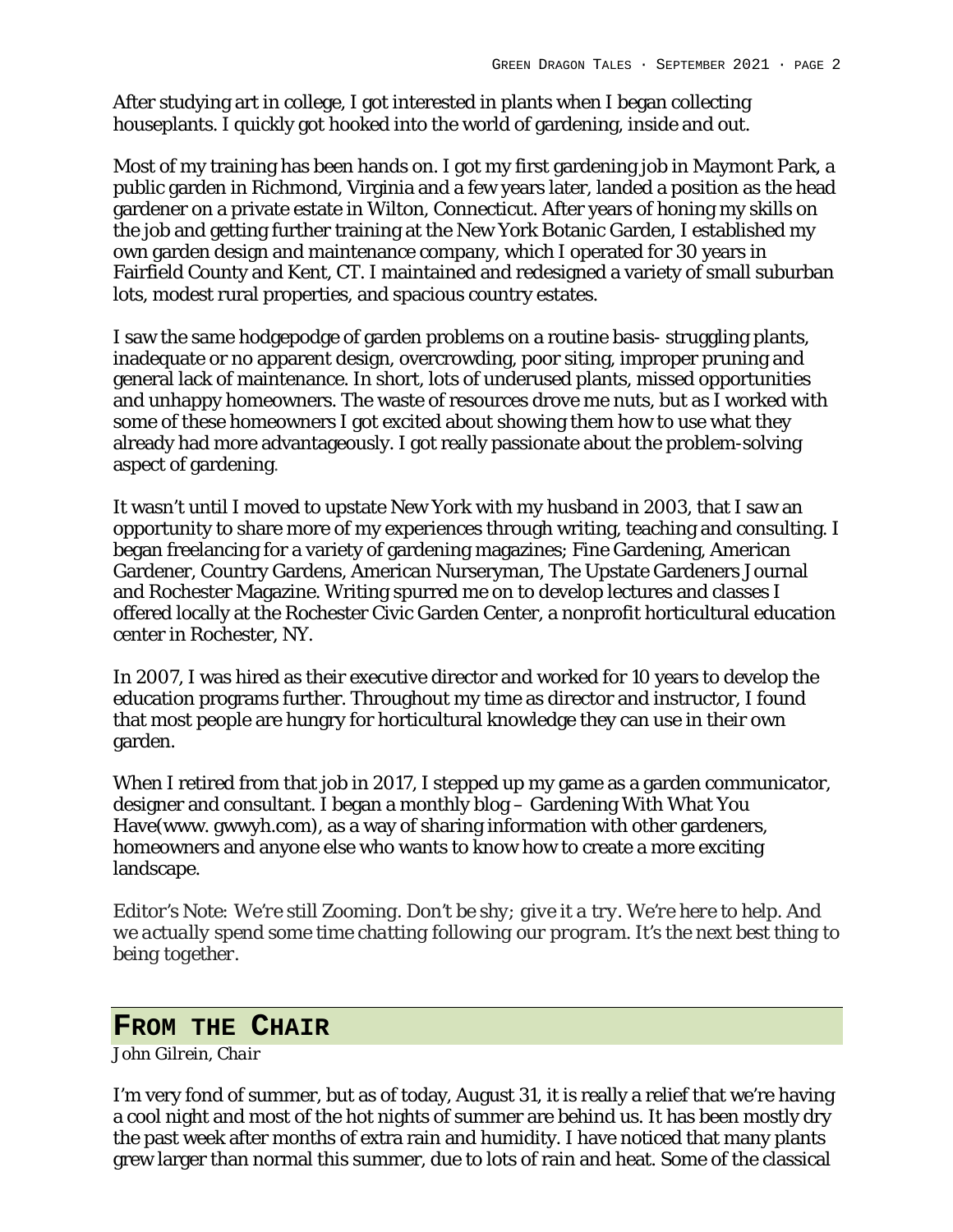rock garden plants reputedly dislike heat and humidity, though I believe after seeing my own rock garden and Carol's rock garden, that most of the plants in our rock gardens made it well through summer. Did it help that we planted in sand? I know we still have 3 more weeks of summer, but we are past the really long days, the most intense sun, and most of the hottest weather. The plant sale is always very intense for those of us running the sale, but it was enjoyable and well attended. Thank you, team, for providing a plant sale location at the last minute (Carol), for fetching and returning tables, contributing so many good plants, setting up and taking down the sale, cashing us out, and of course for buying the plants. There were some really nice plants, allowing us to include some in our silent auction. And the venue for the plant sale was most enjoyable, allowing us to chat with other



Main falls at Fillmore Glen State Park

enthusiastic gardeners after the sale and get a bonus garden tour at one of our premier gardens.

Do you consider periodically whether your plants are "earning their keep" in your garden? I'm reluctant to rip out plants that are healthy, possibly to a fault. I had some Nanking cherry (*Prunus tomentosa*) shrubs, volunteers that were seedlings from one I planted years ago, that in theory I was growing for fruit. This is a fairly large shrub, not very ornamental, which blooms very early (i.e. risks frostbite nipping the flowers). Last year they were zapped by a late spring frost, but not so this year. In spite of the better weather this year, they bore no fruit. I decided to remove them. Ultimately the garden is better without them, as I haven't been religious about pruning them to keep them in bounds.

Some of my challenges are the result of conflicting goals, e.g. growing plants that are ornamental and growing others for food (this wouldn't be a conflict if the food plants had their own space). Another plant on its way out is a large bird's nest spruce (*Picea abies nidiformis*); this is a dwarf cultivar of Norway spruce. It was about 18 inches high and 2 ½ feet wide. It has very congested foliage, which looks nice, but the interior likely didn't get enough air circulation and there was some dying foliage (possibly a fungal affliction). It may have recovered after it thinned itself out, but it seemed too big for it's space and I have a smaller replacement (which won't grow as quickly). There are some other volunteers in my garden that might also get the proverbial axe…….on another day. Hope to see you on Saturday, September 18 on Zoom!

John Gilrein, Chair

*Editor: I've included some photos taken by John.*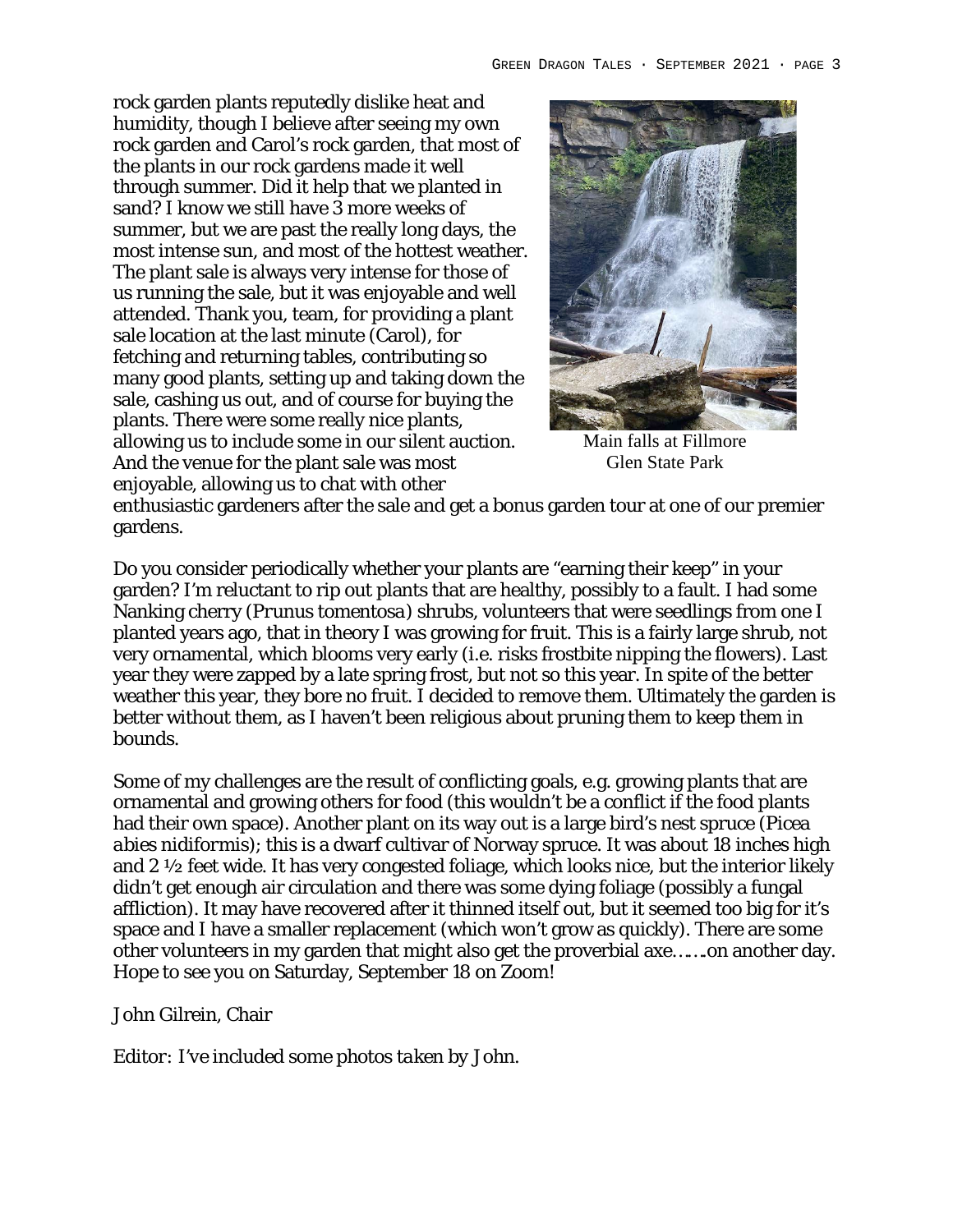## **OUR 2021 AUGUST PLANT SALE RECAP**

*Carol Eichler*

One lesson we've learned from covid is resiliency and thank goodness! We needed it on our member-only plant sale day, August 21.

If it hadn't been for an early Friday morning email from Maureen Cowan, it would never have occurred to me that our venue – Myers Park – was flooded. A quick call to the Lansing Parks Department confirmed that yes, Pavillion B, which we had rented was underwater and oh, didn't we get the phone call?

As it turned out, John Gilrein had signed the park reservation form. I'm sure they called him but he was vacationing in the Adirondacks and out of cell phone range. With time running out to notify our members, I was in a bit of a panic. A decision had to be made and made quickly. Canceling was not an option as far as I was concerned.

So…after a brief consultation with my husband Steve, I made the decision to hold the sale at my house. Another phone secured rented tables; I put out the call for still more tables (thank you Pat, Kathy, Rosemarie – hopefully I remembered everyone; I think we used them all). Then a quick email to notify members – and another to include the full message, and a third to provide directions to my house (, sorry about all those emails!). And yes, just in case, I made follow-up phone calls too.

Most of Friday night and into Saturday morning we got still more rain. I was sweating it, because I was afraid no one would come. Thankfully, the rain stopped by 9 when folks started showing up to help with set-up. There was a steady stream of arrivals and lots and lots of great plants too. Some great socializing too.

We pulled it off! Since this is likely to be our last in-person meeting for a long while, the day was perfect for getting together outdoors, a great day for plant-lovers. There was such a great selection of plants and I think everyone left feeling quite happy. The fact that we made \$1,207 in sales was icing on the cake and it will certainly help us fund another program year of great speakers.

Thank you all for your contributions! It truly takes a village.

## **POM OF A DIFFERENT KIND**

### *Carol Eichler*

Sadly, since it's not likely we will be meeting in person this fall, there will be no Plant-ofthe-Month plants either during this time. Instead, rather ironically, I offer you a different POM….**Pest of the Month.**



Box Tree Caterpillar (larvae)

Our August issue contained information about a new invasive insect to look out for, coming soon to a garden near you – the Spotted Lantern Fly.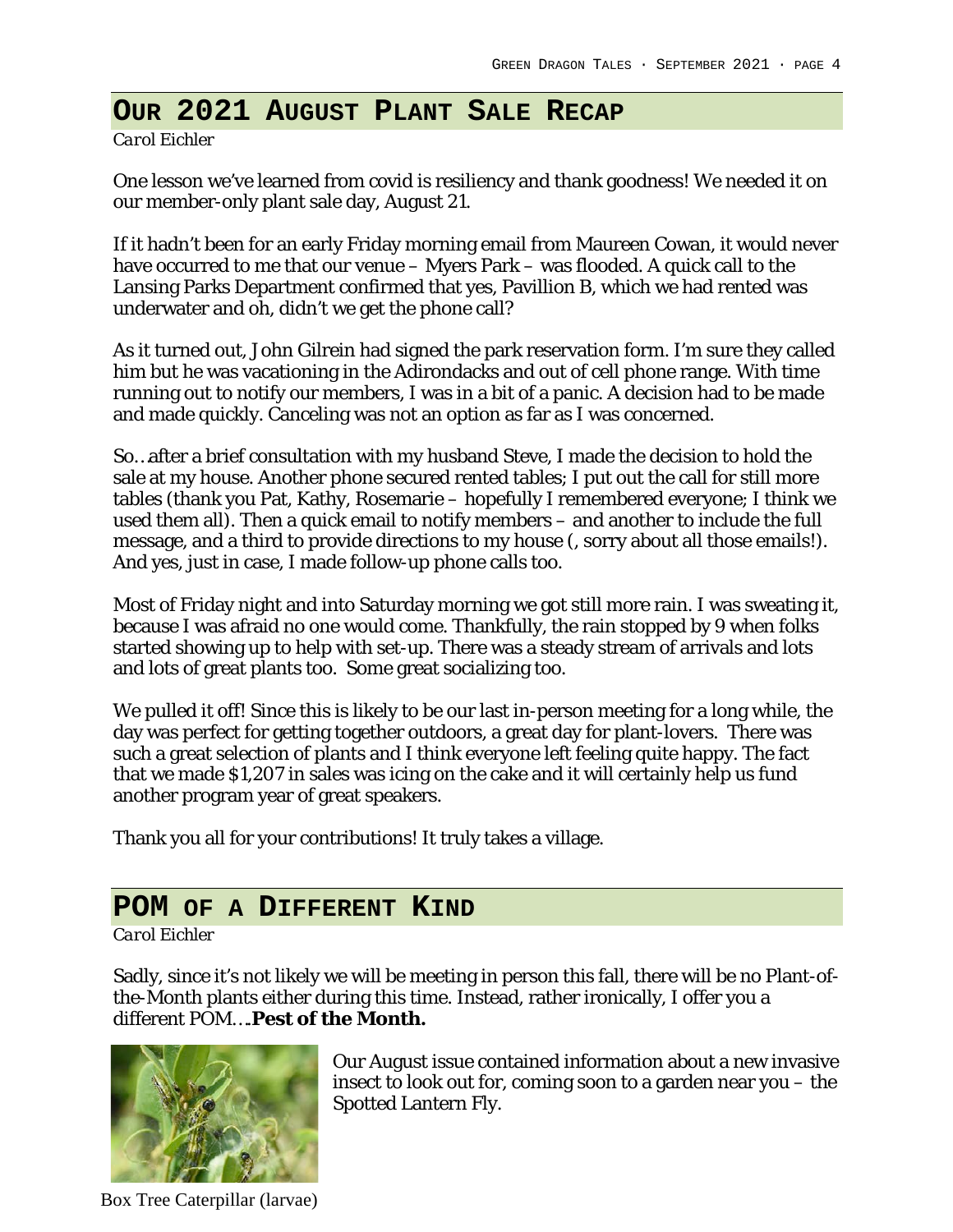This month we introduce to another new invasive almost certain to come our way. And it is not good news for boxwoods. Introducing (literally) the box tree moth. The New York State Department of Agriculture and Markets (AGM) confirmed last month that the the detection of box tree moth has been detected in Niagara County in western New York. Native to East Asia, it is believed to have been





Brown form of Box Tree Moth

introduced from nursery stock from Canada. Here

Adult Box Tree Moth

it is an invasive pest that poses a major threat to the boxwood plant, The largely green and yellow caterpillars with spots of various colors (see photo) skeletonize the leaves and feed on the bark, causing defoliation and dryness, eventually leading to the plant's death.

If you have boxwood, you can help track the progress of its infestation by checking your boxwood plants for signs of box

tree moth life stages. If you find any signs of infestation, take a picture, and report it to https://arcg.is/1Df8Se.

While the New York State Dept. of Ag and Markets press release did not include information about the life cycle, adult moths were seen in July and larvae detected in August.

## **LATE SUMMER BLOOMERS IN THE ROCK GARDEN**

One tricky thing about rock gardens is to make sure you have a flower display throughout the growing season. Alpines love cool weather and are accustomed to a short growing season and cool temperatures so most of them produce their flowers in spring – peaking for me, and as is the case in Wurster, from mid-to-late May.

I present here some plants that are blooming now – or about to bloom - in my garden. I've had to wait all season but they are most welcome now.



*Erigeron karvinskianus*

Terry Humphries introduced me to this little daisy, *Erigeron karvinskianus*, (some were offered at our August sale) growing only 1-2 inches high, which probably started blooming about a month ago for me and is still going strong. The flowers wave above the foliage and are white aging to pale pink. It is growing in two different places in my rock garden, performing best in a shady spot with richer soil to the second's hotter, drier full sun location.

Here's another long bloomer, the common but showy . The flowers proportionate to the foliage is huge and this photo illustrates how prolific it is.



*Aster alpinus*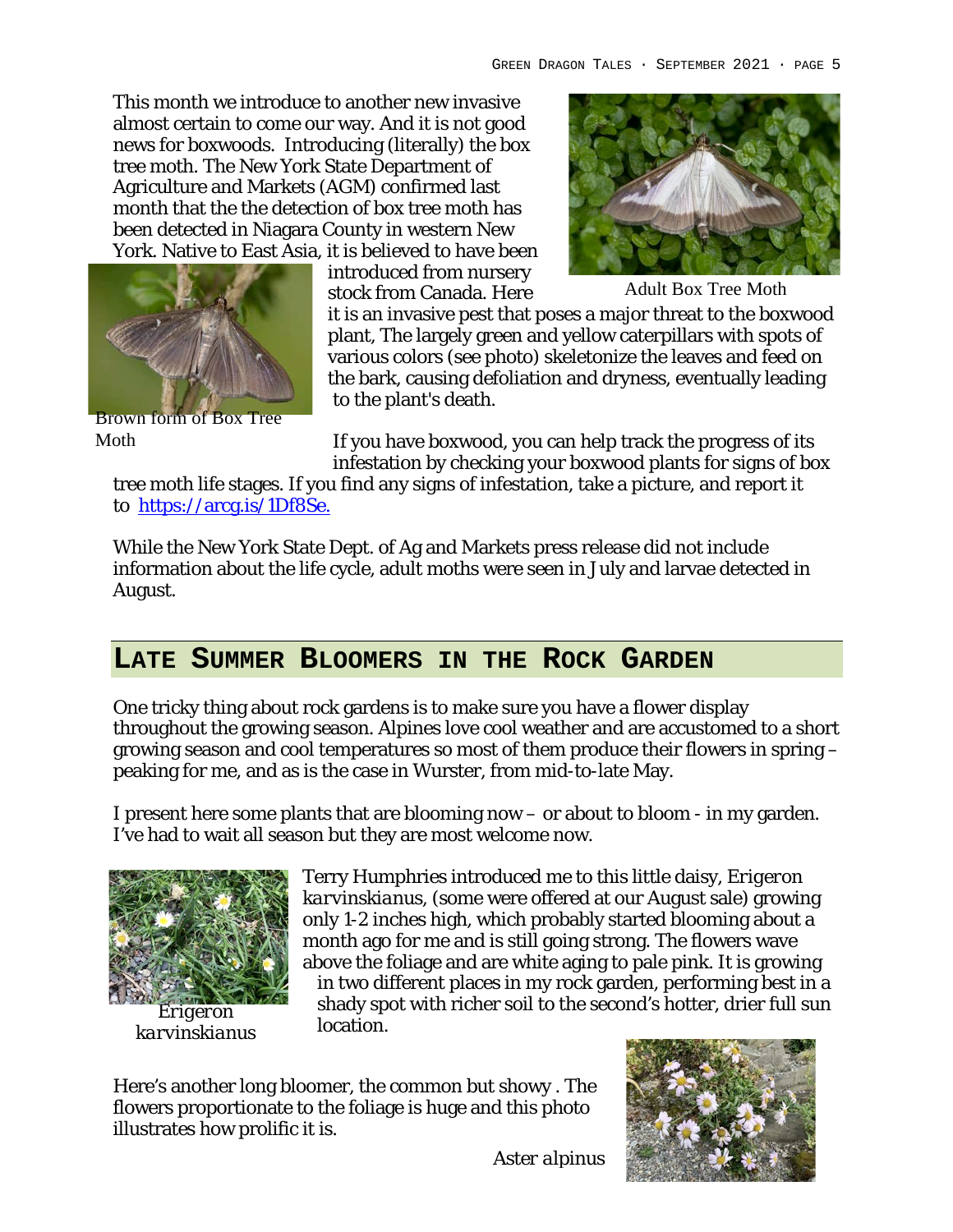Another daisy blooming now is Heteropappus meyendorfii 'Blue Knoll' (right). It is a

half-hardy perennial, which unfortunately means it's not hardy here. Guess I better enjoy this plant now.



I don't know the species of this silene (left), perhaps alpestris, which my notes indicate I got from Harold Peachey. It is quite a prolific bloomer. Unlike *Silene phyllaceae* (schafta) which bloomed a few weeks earlier with **bright pink flowers** earlier with the extension of the species of the species of the species of the species of the species of the species of the species of the species of the species of the species of the species of the s



*Heteropappus meyendorfii* 'Blue

are pale pink and filling a late summer gap in the garden.

I really want to think of this clematis, *C. tenuilfolia*, as a rock garden clematis but it's really too vigorous for my garden. However it is growing on the wall at the Wurster Garden where I think it is well-suited. The common name of Golden Bells describe the flowers perfectly.



*Clematis tenuifolia*



*Sanguisorba* sp.

This small-ish burnet of unknown species (left) frames a trough in my

garden so I can tolerate its height bordering on 2+ feet. It offers a burst of color with its maroon bottlebrush flowers held high on sturdy stems from mid-summer onward. While waiting for

bloom time, the deep-green serrated leaflets are attractive too.

Sometimes with seed exchanges you take a chance on something unknown and get lucky. Case in point: this dwarf *Sucissa praetensus 'alba'* dwarf form

(right) which I grew from the Ontario Chapter Seed Exchange. I cannot find much information about it but what a surprise gem (and a rather awful photo).



*A. senescens glaucum*

Last but not least, I grow a succession of small alliums in my rock garden. Right now, it's the *Allium senescens glaucum* which is

about to bloom. I enjoy its curly gray-green ground hugging foliage, yielding pink flowers in late summer. Perhaps my favorite though and which is yet to bloom, is *Allium thunbergii* 'Ozawa.' Once it unfurls its purple flowers it will bloom through frosts and into late October.



*Sucissa praetensus* 'alba'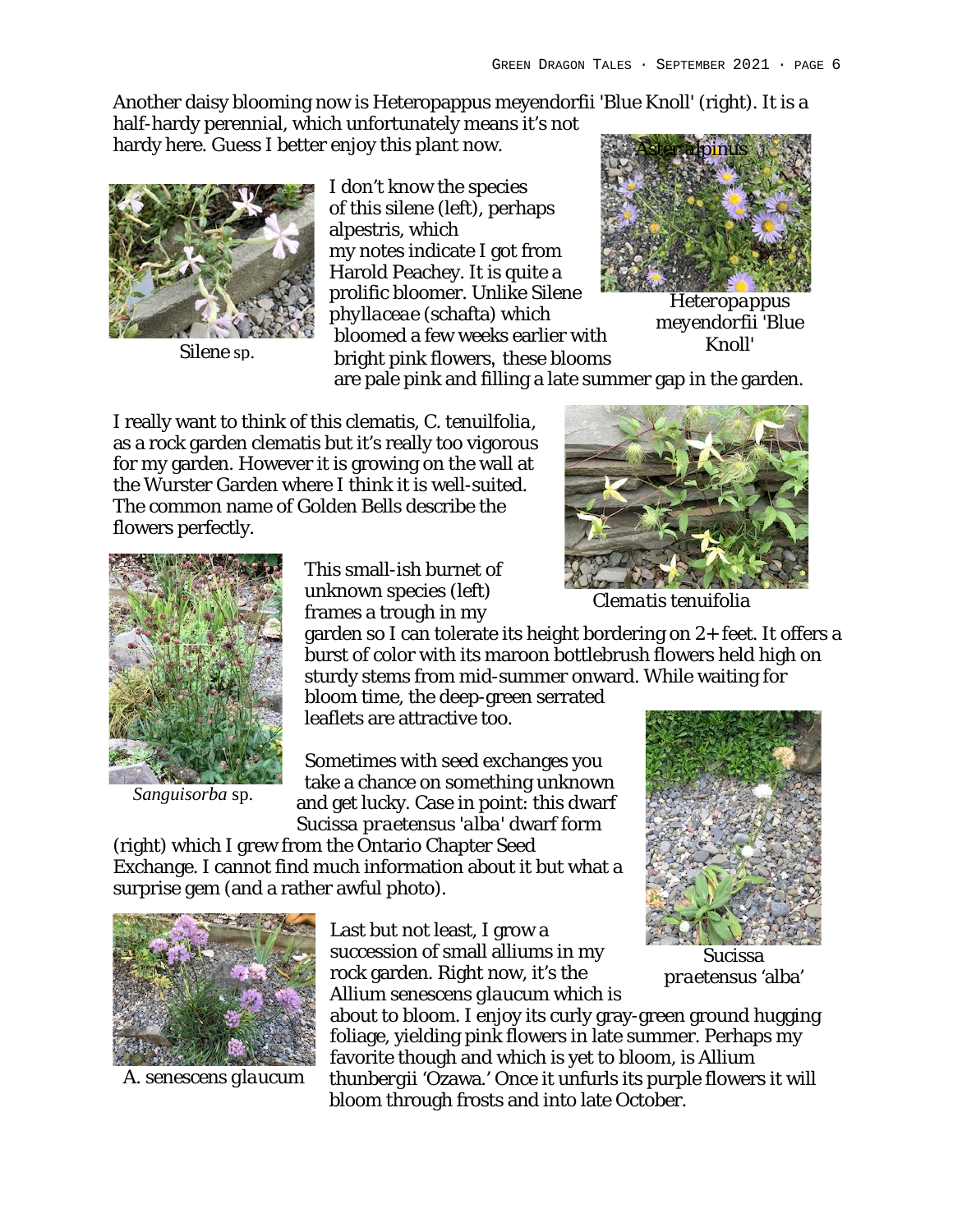### **MEMBERSHIP**

Please give a belated welcome to 3 new members:

- Frank Bittmann is from Pittston Twp, PA and joined at the May plant sale. He has an interesting blog at **katob427.com**
- Maureen Cowen is from Lansing, NY I invited her and her friend in to see our garden one May day when they walked down the railroad tracks!
- Liz Toffey is from Ithaca and is a former member of the Berkshire chapter.

For current members: The 2021 ACNARGS Membership Directory is attached to the newsletter announcement email or to your paper copy of the newsletter. If you have corrections please contact Mary Stauble, **mes2@cornell.edu**. The Directory is updated and published yearly in September.

We still have half our 2021 program year left. If you have not yet renewed for 2021 (membership runs the calendar years), dues are \$15 for individuals, \$20 for a household - perhaps you will be able to take advantage of our member benefits in 2021! You can always check my email announcement of the newsletter link for your membership status.

The renewal form is at **http://www.acnargs.org/join.pdf**. Contact Mary Stauble at **mes2@cornell.edu** if you have any questions.

## **WANT A LITTLE TUFA?**

From Reenie at Baker's Acres: A couple of weeks ago we uncovered a pile of tufa rocks that Mrs. Baker had ordered from British Columbia almost 30 years ago. Her intention was to make a tufa rock garden to house all the hard to grow rock garden plants that do not grow well in soil. But over the years the pile became hidden and forgotten.

We have dug them all out and have them for sale. It is a fairly small quantity, which we are selling for \$.99/ lb. and they range from small to large in size. They are certainly well weathered. We are offering a 15% discount to all Rock Garden Society or Master Gardener members. At the time of purchase, you will need to let the cashier know you are a member.

We are open 8-5 weekdays and 9-5 weekends. Call 607-533-4653 with questions.

## **NEWS FROM NARGS: AGM DURANGO IS NOW HISTORY**

*Carol Eichler*

By all reports the AGM in Durango was a whopping success. Colorado is always a popular location because of its dramatic, an in many cases unspoiled scenery, and the wonderful plants of the alpine, sub-alpine and montane that can be viewed on the day trips. With the social isolation we've experienced over the past 18 months, perhaps it has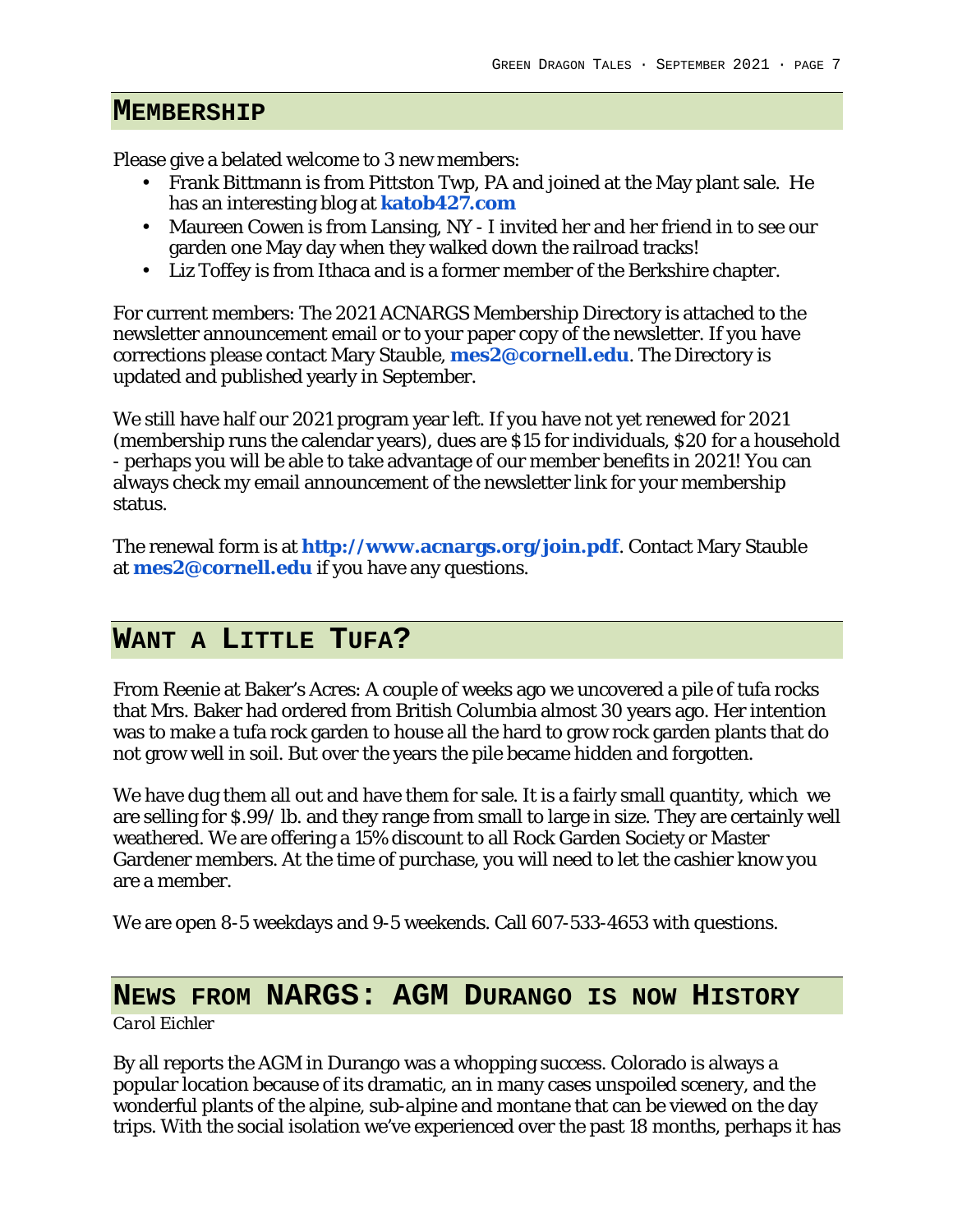made us more appreciative of in-person gatherings, even more so when we can share a common interest such as plants.

In spite of covid, over 200 people attended – cautionary measures were taken to keep people safe. It was anecdotally noted that is seemed more NARGS members from the East and Midwest attended than from the West. Steve Whitesell was the only member of our Chapter to attend. We owe Steve a big thank you, since he was able to present attendees with a preview of the 2022 AGM to be hosted by our Chapter next June.

(The 2022 AGM planning committee comprised of John Gilrein, Marlene Kobre, Terry Humphries, and myself has been resurrected from the cancelled 2020AGM. Look for an extensive article in our October newsletter for details. For now SAVE THE DATES: June 13-17 2022).

Back to Durango, local hikes were planned for the daytime *(see select photos on the last page of this newsletter)*, including a guided trip to Mesa Verde for the lucky few who signed up in advance. The evening talks focused not just on the plants of the Four Corners high desert region – which is a hot spot for endemics - but included ancient imagery and rock art of the indigenous peoples, geology, and ethnobotany (traditional uses of the endemic plants). Mike Kintgen, who grew up in western Colorado, delivered a fabulous talk/retrospective on the changes in the Rockies over the past 30 years. This area has experienced many changes over the decades, centuries and eons, whether heat, drought, or fire, but now climate change has accelerated many of these phenomena. His observations included a hopeful reminder than the native plants are highly adaptable, having survived many dramatic cycles of change before. (See last page for photos)

As is the tradition, NARGS announced annual awards to recognize those who have contributed to NARGS and/or the rock garden community – whether as nurseryman, amateur gardener, or writer. Look for this information to be published in the October newsletter.

The talks have been video recorded and are posted online at NARGS.org, accessible to NARGS members only. Thank you Elisabeth Zander who made this possible. What a wonderful benefit to a NARGS membership and perhaps an incentive for non-members to join.

## **ACNARGS UPCOMING 2021 PROGRAMS**

**NOTE: Due to covid our meetings will take on a different format for the foreseeable future. We will hold live meetings via Zoom for now. For those of you unfamiliar with Zoom, contact Terry Humphries terryehumphres@gmail.com for assistance.** 

September 18: Christine Froelich, How to Garden With What You Have; 1pm via Zoom

October 17: **Note change of date to Sunday.** Clare Cockcroft, "Trekking and Learning about Asiatic Primulas: clues to growing primulas after seeing them in the wild". She will show us primulas in Sichuan, Yunnan, Turkey, Himachal Pradesh, and Sikkim and discuss their habitats and growing requirements; 1pm via Zoom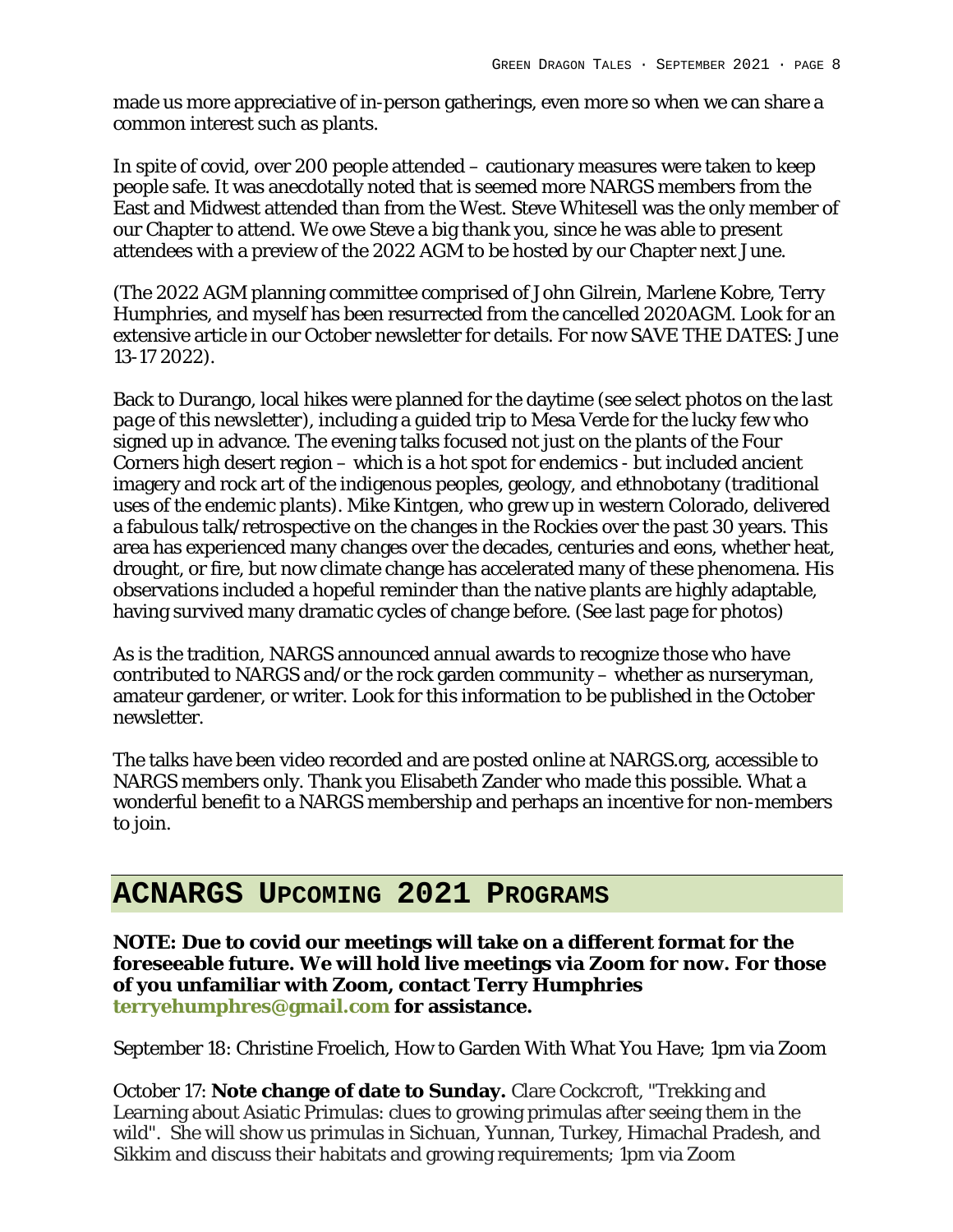November 1: Seed contributions to NARGS Seed Exchange are due

November 13: ACNARGS speaker program TBD. Note we are meeting, as has been our practice, on the 2nd Saturday this month

December TBD: Our Chapter packages seed for the NARGS Seed Exchange. We will likely Zoom together.

December TBD: NARGS Seed Exchange ordering begins

### **CALENDAR OF SELECT GARDEN EVENTS**

For the latest information, visit these websites of these gardening organizations.

Cornell Cooperative Extension of Tompkins County. Online class information: **http://ccetompkins.org/gardening**

Finger Lakes Native Plant Society monthly meetings via zoom. **https://flnps.org/**

Cornell Botanic Gardens: Verdant Views virtual programs; no on-site events at this time; visit Cornell Gardens at home: **https://cornellbotanicgardens.org/explore/events/**

Liberty Hyde Bailey Garden Club: **http://www.hort.cornell.edu/LHBGC/**

To have a garden event in your area listed send all pertinent information to David Mitchell at **david\_mitchell\_14850@yahoo.com**

## **2021 ACNARGS BOARD MEMBERS AND CONTACTS**

*If you want to volunteer, we'd love to hear from you!*

Chair: John Gilrein, **basecamp@alum.syracuse.edu** Program: Terry Humphries, **terryehumphries@gmail.com** Program Committee Members: Could this be you? Secretary: Currently rotating amongst "Responsible People" Treasurer: BZ Marranca, **mmm10@cornell.edu** Plant Sales Chair: Carol Eichler **carolithaca@gmail.com** Plant Sales Committee Members: Michael Loos, BZ Marranca, David Mitchell Plant of the Month: Marlene Kobre, **mkobre@ithaca.edu** Membership: Mary Stauble, mes2@cornell.edu New Member Hospitality: Graham Egerton Newsletter Editor: David Mitchell, **dwm23@cornell.edu** and sometimes Carol Eichler. Looking for a new editor! Calendar: Pat Curran, **pc21@cornell.edu** Webmaster, Program Tech: Craig Cramer, **cdcramer@gmail.com**

### **ABOUT US – ADIRONDACK CHAPTER NARGS**

We are an all-volunteer organization and one of thirty-eight NARGS affiliated chapters active in North America. Our annual Chapter activities include 6 program-speaker meetings, the Green Dragon newsletter, web and Facebook pages, garden visits,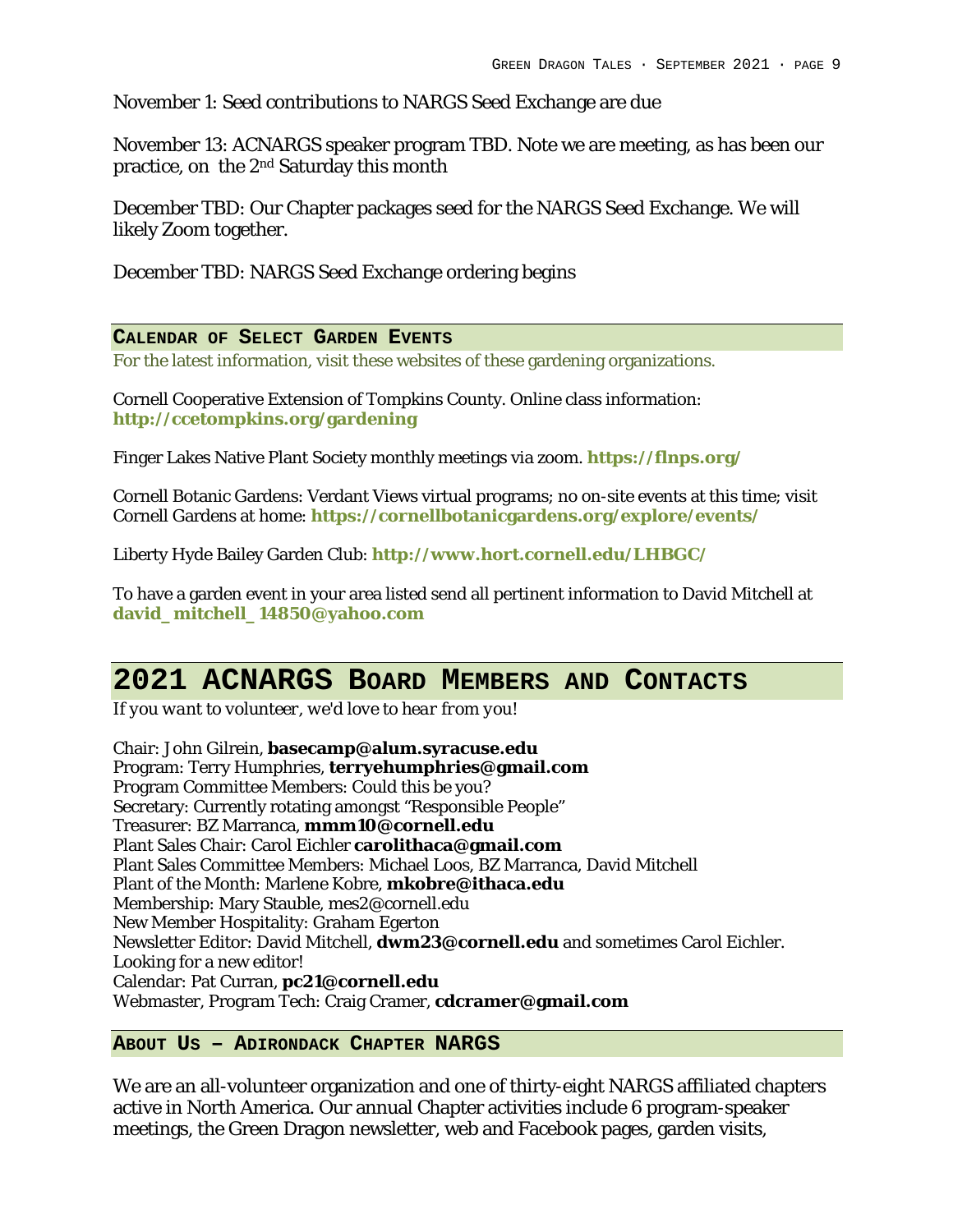overnight garden trips, hands-on workshops, two plant sales a year, and frequent plant giveaways. Our meetings are informal, friendly gatherings that provide a wealth of information and offer a source for unusual plants, plus the opportunity to be inspired by other gardeners.

The public is always welcome [our Zoom subscription limits participants to 100]. Chapter membership starts at \$15 a year based on the calendar year. Membership includes these benefits: newsletter sent to you electronically (or option by mail for an extra fee), opportunity to travel on our planned overnight garden trips, annual membership directory, and plant sale discounts and member only sales, including Plantof-the-Month sales.

### **ABOUT NARGS NATIONAL**

NARGS National is our parent organization: We encourage you to join (online at www.nargs.org) for only \$40 a year. Benefits include a seed exchange, a quarterly publication focused on rock gardening, and an online website featuring an archive of past publications, a chat forum and a horticultural encyclopedia. NARGS National also conducts winter study weekends and holds its Annual Meeting in interesting places where attendees have the opportunity to visit gardens and take field trips, often to alpine areas, as well as hear talks by outstanding plants people from around the world. More recently, NARGS is offering botanical tours each year, both within the US and abroad.

### **GREEN DRAGON TALES**

Normally published eight times a year (Feb., March, April, May/June, July/Aug., Sept., Oct. Nov./Dec., during covid we've been publishing monthly. Submit articles by the fourth Friday of the month preceding publication to David Mitchell, **david\_mitchell\_14850@yahoo.com** Note: The next issue of *The Green Dragon* will be October 2021.

## **LAST BUT NOT LEAST: (ON THE NEXT PAGE)PHOTOS!**